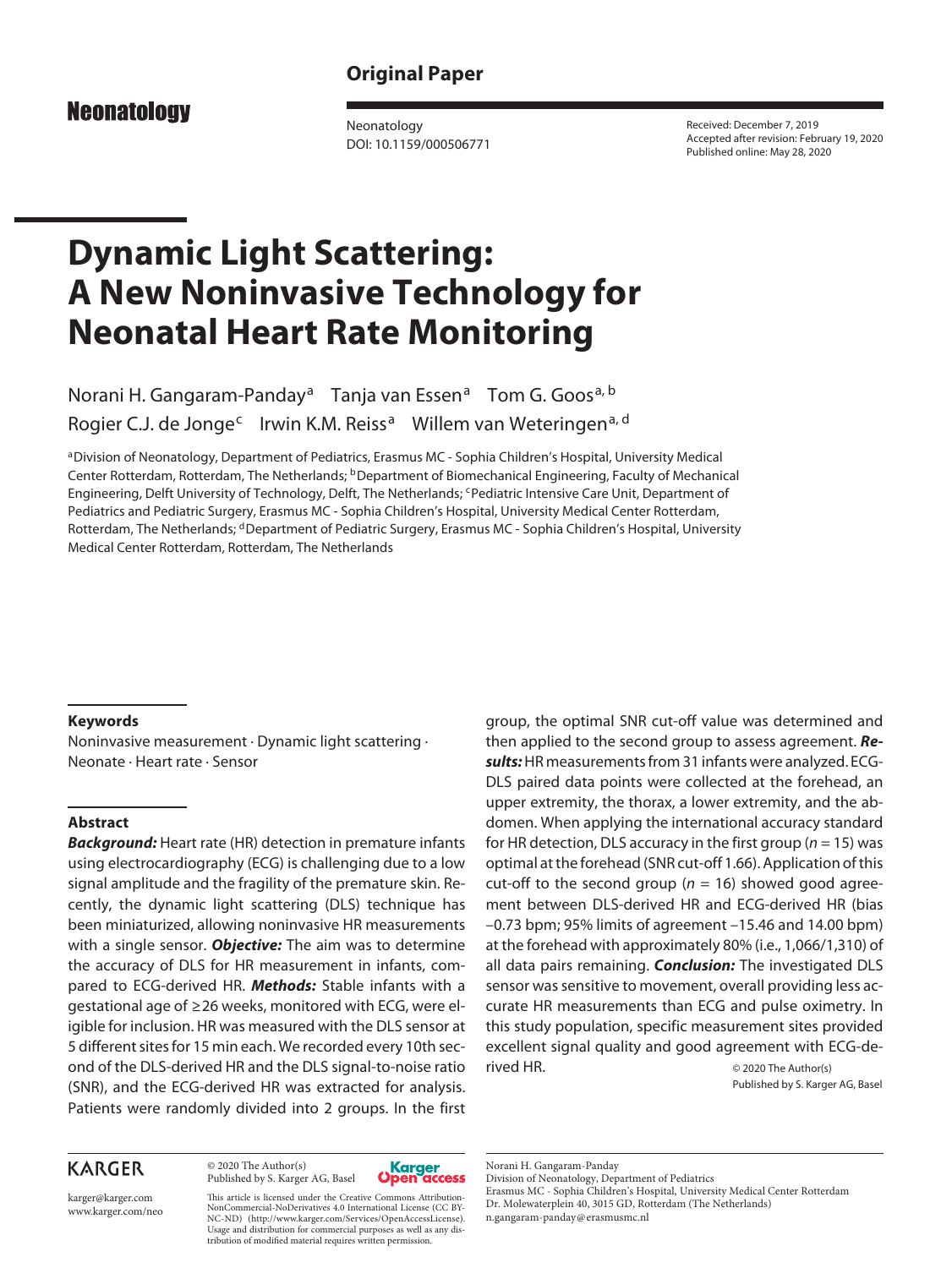# **Introduction**

<span id="page-1-1"></span><span id="page-1-0"></span>Premature infants are known to experience frequent episodes of bradycardia and apnea [[1\]](#page-7-0). Drops in heart rate (HR) cause a potentially harmful decrease in cardiac output and related hypoxia, requiring timely intervention [\[2\]](#page-7-1). To prevent serious complications, adequate and accurate monitoring is mandatory. In infants, HR is closely correlated to cardiac output because their physiology permits only limited stroke volume variation [[3\]](#page-7-2), emphasizing the importance of neonatal HR monitoring.

<span id="page-1-2"></span>Electrocardiography (ECG), the current gold standard, and pulse oximetry are widely used for noninvasive HR monitoring in the neonatal intensive care unit (NICU). However, both technologies have their limitations. Movement and the small size of the infant, together with a low or small signal amplitude, electrical interference, and the need for limiting the number of adhesives applied to the infant to prevent skin lesions [[4–](#page-7-3)[9\]](#page-7-4), offer opportunities for new technologies [[1](#page-7-0)0].

<span id="page-1-4"></span><span id="page-1-3"></span>Recently, a new miniaturized sensor has been developed, allowing noninvasive monitoring of hemodynamic parameters through dynamic light scattering (DLS). Hemoglobin motion is detected with a laser diode which emits a narrow light beam. Light scatters off moving hemoglobin, creating a time-varying speckle pattern. The speckle pattern is analyzed in real time and provides information about, for example, the speed and size of hemoglobin particles, and translates this to a pulsatile flow waveform. This enables the DLS technique to measure multiple hemodynamic parameters such as HR and, potentially, blood flow. The DLS HR is calculated from the spectrum analysis of the velocity wave. In previous studies, various DLS parameters were evaluated in animals and adult patients [[11](#page-7-0)–[1](#page-7-0)[4](#page-7-3)]. This is the first study to evaluate the potential of HR detection with DLS. As the signal quality of the DLS technique depends entirely on hemoglobin motion, the pulsatile signal is high even in small premature infants. Furthermore, DLS is an optical measurement technique, minimizing the effects of electrical interference. This study aimed to assess the potential of DLS for HR detection in infants, by evaluating the signal quality of the DLS measurements and determining agreement with ECG.

# <span id="page-1-5"></span>**Materials and Methods**

#### *Study Setup*

This prospective observational cohort study was conducted at a level III NICU at Erasmus MC - Sophia Children's Hospital, Rotterdam, The Netherlands.

#### *Study Population*

Stable infants with a gestational age (GA) of  $\geq$ 26 weeks, monitored with ECG and pulse oximetry in the NICU, were eligible for inclusion. Infants with skin disorders, for which the double-sided skin adhesives used (LEA Medizintechnik GmbH, Giessen, Germany) were contraindicated, were excluded. A stable condition was defined as the absence of sepsis, fever, severe desaturation, severe apnea, or severe incidents during nursing and feeding. Patients' characteristics at birth and during the measurement period were documented. Patients were randomly divided into 2 groups. In the first group, the optimal cut-off for signal quality was calculated based on the norm for accuracy of HR detection. This cut-off was applied to the second group to compare agreement of DLS with ECG.

#### *Equipment*

Dynamic Light Scattering

Hemodynamic parameters were measured with an mDLSTM sensor (Elfi-Tech Ltd., Rehovot, Israel) which was connected to a computer for data collection and real-time display. The sensor contains a class I, continuous wave, vertical-cavity-surface-emitting laser (VCSEL, wavelength  $852.4 \pm 2$  nm, and peak energy 0.85 mW) and an optoelectronic detection system (Fig. 1a). No realtime (interbeat) analysis or averaging was applied. HR was measured at 5 different sites with the mDLSTM sensor, for 15 min each. Measurements were performed at the forehead, upper and lower extremities, thorax, and abdomen, in a random order. The measured signal-to-noise ratio (SNR) parameter indicated the signal quality. A Biliband® (Natus Medical Inc., San Carlos, CA, USA) was used to protect the neonatal retina from laser exposure.

#### ECG and Pulse Oximetry

As part of standard care monitoring, ECG (Dräger M540, Dräger Medical GmbH, Lübeck, Germany) and pulse oximetry (Masimo SET Radical pulse oximeter, Masimo Corp., Irvine, CA, USA; POX-S) were available, with an averaging interval of 10 and 12 s, respectively. An additional pulse oximeter (Masimo SET Radical-7; POX-A) was attached to the infant during the measurement period and acquired HR data with an averaging interval of 2 s at normal sensitivity. Based on the location of the POX-S, the POX-A was placed such that both an upper and lower extremity were provided with pulse oximetry for assessing the pulsatile signal.

#### *Data Logging*

Vital parameters monitored as standard of care, as well as all data from all study devices, were logged at a rate of 1 Hz. The logged parameters included ECG-derived HR, pulse oximetry parameters, DLS-derived HR, and DLS SNR.

#### *Devices and Software*

Measurements were performed using the mDLSTM sensor, software v3.81, and the data collection system PC GUI v1.0.9.5 (Elfi-Tech Ltd., Rehovot, Israel). The Dräger Infinity M540 monitor had software vVG3.

## *Statistical Analyses*

Patient characteristics are presented as median (interquartile range [IQR]) or *n* (%). Significance of differences between the 2 groups was tested with the Mann-Whitney U test for continuous data and Fisher's exact test for categorical variables. Results were considered significant with a two-sided *p* value <0.05.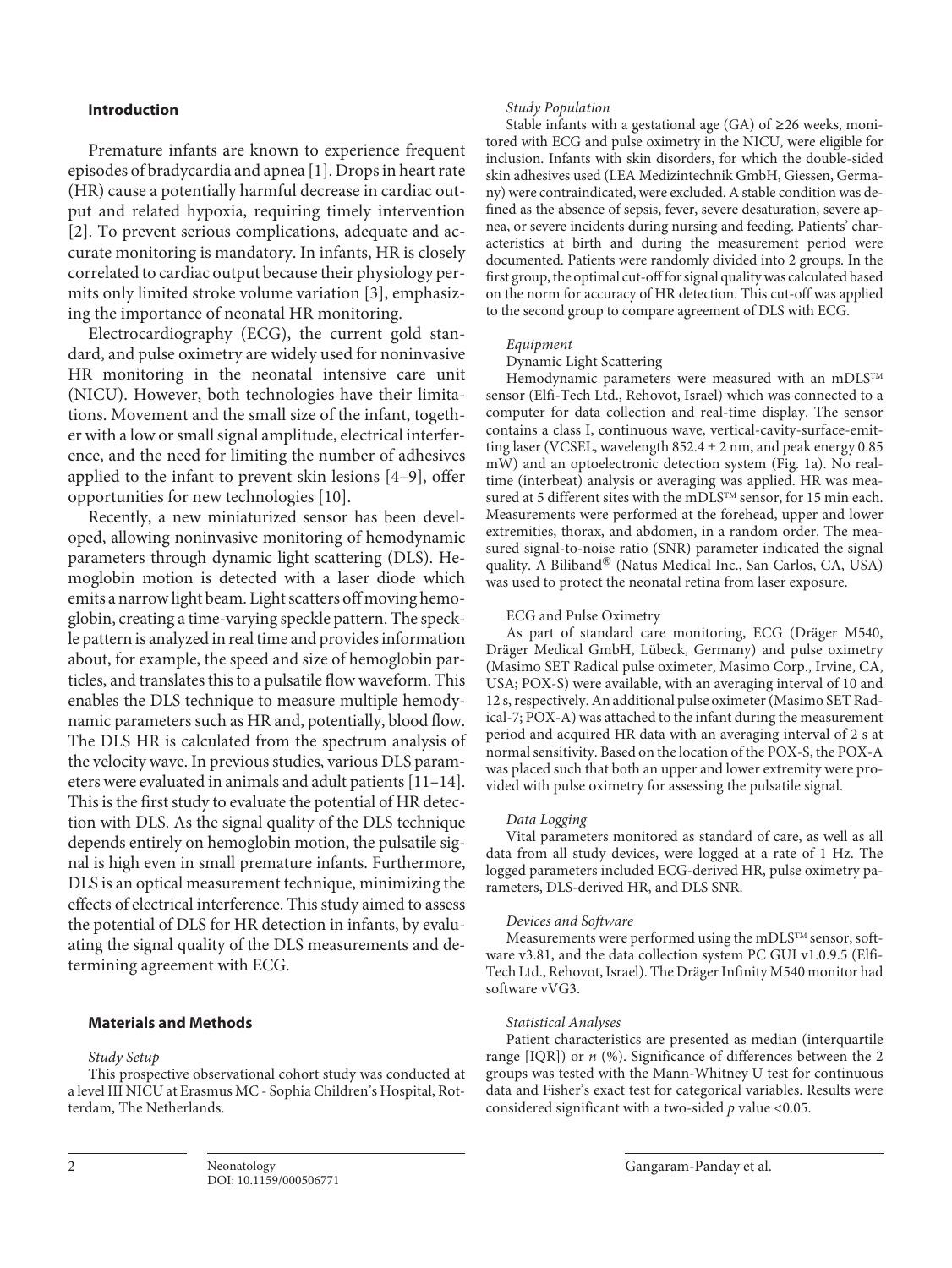

**Fig. 1. a** mDLSTM sensor. **b** Waveform example of the DLS measurement, illustrating the sphygmogram in an infant. **c** An example of the measured heart rate trend of ECG and DLS at the abdomen.

**Table 1.** Patient characteristics of all infants for each group at birth and at the time of measurement

|                                      | Group 1                       | Group 2                       | p value |
|--------------------------------------|-------------------------------|-------------------------------|---------|
| N                                    | 15                            | 16                            |         |
| At birth                             |                               |                               |         |
| GA, weeks                            | $28[6/7]$ $(27[1/7]-31[5/7])$ | $30[4/7]$ $(28[4/7]-31[5/7])$ | 0.44    |
| Birth weight, g                      | $1,190(942-2,080)$            | $1,330(1,040-1,577.5)$        | 0.92    |
| <b>SGA</b>                           | 5(33.3)                       | 8(50.0)                       | 0.57    |
| Male gender                          | 10(66.7)                      | 5(31.2)                       | 0.11    |
| Cesarean section                     | 8(53.3)                       | 12(75.0)                      | 0.38    |
| APGAR score at 1 min                 | $6(5-8)$                      | $6.5(3.75-8)$                 | 0.69    |
| APGAR score at 5 min                 | $8(7-8.5)$                    | $8.5(7-9)$                    | 0.40    |
| Umbilical cord pH                    | $7.31(7.26 - 7.35)$           | $7.29(7.23 - 7.31)$           | 0.22    |
| Multiples                            | 4(26.7)                       | 7(43.8)                       | 0.54    |
| At the time of measurement           |                               |                               |         |
| Time since birth, days               | $8(6-18)$                     | $5(3-15)$                     | 0.64    |
| Weight, g                            | $1,720(1,160-1,930)$          | $1,392(1,164-1,628)$          | 0.51    |
| Admission survival                   | 14(93.3)                      | 15(93.8)                      | >0.99   |
| Ventilation                          |                               |                               | 0.45    |
| Noninvasive                          | 13 (86.7)                     | 11(68.8)                      |         |
| None                                 | 2(13.3)                       | 5(31.2)                       |         |
| Initial number of DLS-ECG data pairs | 1,260                         | 1,344                         |         |

Values are expressed as median (IQR) or *n* (%), unless otherwise indicated. The Mann-Whitney U test for continuous variables and Fisher's exact test for categorical variables were used to test significance with a two-sided *p* value <0.05. GA, gestational age; SGA, small for gestational age; DLS, dynamic light scattering; ECG, electrocardiogram.

The first minute of measurement was excluded because of sensor stabilization time and potential initial unrest of the infant. In order to adjust for the time-averaged ECG data, only every 10th second of the DLS-derived HR, the DLS SNR, and the pulse oximetry parameters was included for analysis.

In the first group, accuracy of HR measured with the mDLSTM sensor was evaluated for compliance to the IEC 60601-2-27:2011 standard [[1](#page-7-0)[5\]](#page-7-5), with the ECG value as a reference. The percentage deviation of DLS relative to the ECG reference value was calculated and the measurement was classified as accurate or inaccurate based on the norm criteria for accuracy. The sensitivity and specificity of the SNR for selecting norm-compliant DLS HR measurements

were determined with an area under the receiver operating characteristic (ROC) curve according to the method of Obuchowski [\[1](#page-7-0)[6](#page-7-6)], adjusting for clustered data. The optimal SNR at each measurement location was calculated with Youden's Index (*J*) [[1](#page-7-0)[7\]](#page-7-7). To visualize the effect of the signal quality or SNR on agreement between DLS and ECG, Bland-Altman analysis of agreement, corrected for repeated measurements, was performed [\[1](#page-7-0)[8](#page-7-8)]. Agreement was assessed by calculating the mean difference (bias) between DLS-derived HR and ECG-derived HR, with ±1.96 SD around the mean difference as upper and lower limits of agreement (LoA). Bias, upper LoA, and lower LoA were calculated and plotted (A-B plot) for every SNR value in steps of 0.01 at all measurement locations.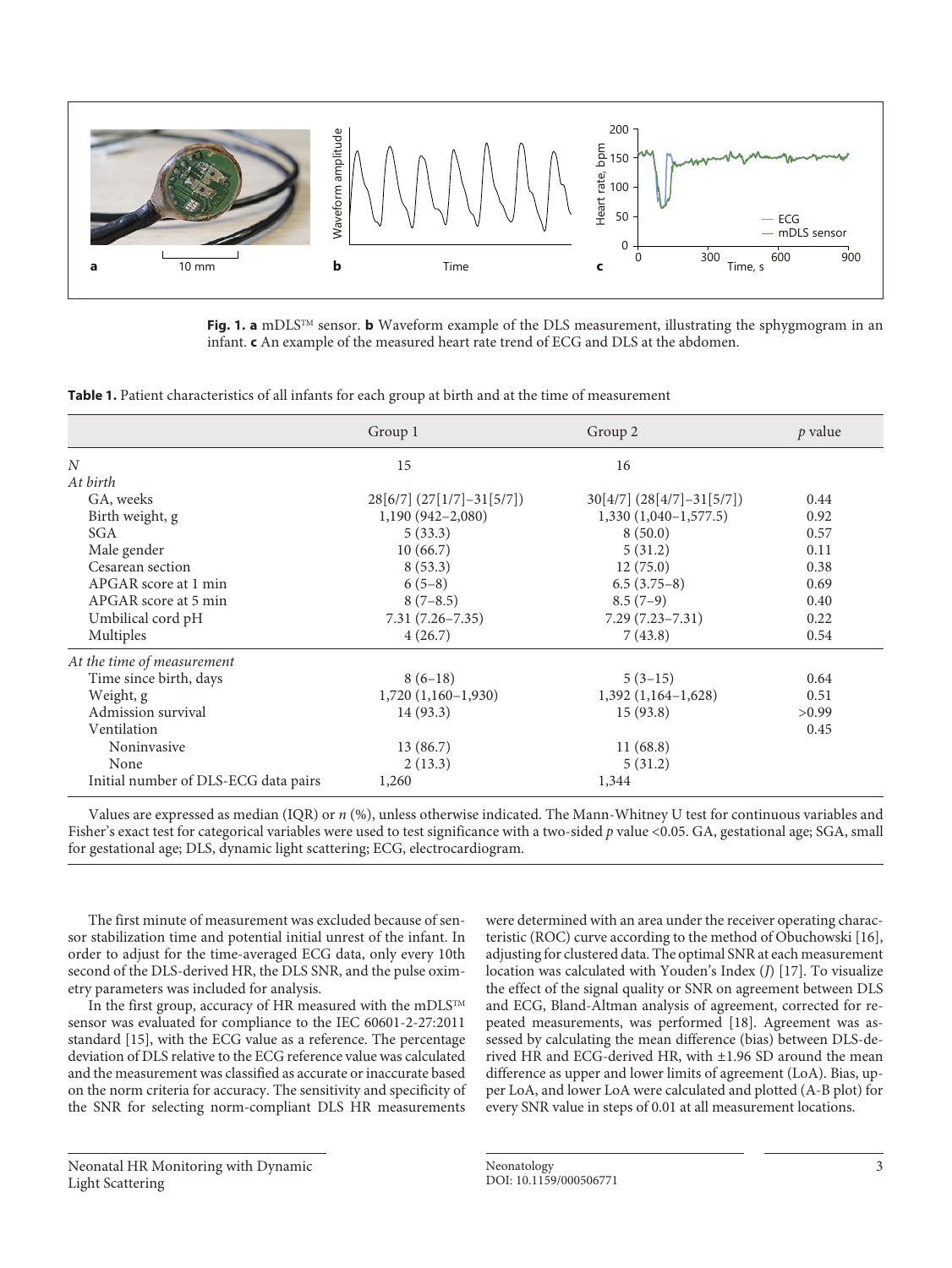|                                               | DLS-ECG                                              |                                            |                                      |                      |                         |  |  |
|-----------------------------------------------|------------------------------------------------------|--------------------------------------------|--------------------------------------|----------------------|-------------------------|--|--|
| SNR filter                                    | No                                                   |                                            | <b>Yes</b>                           |                      |                         |  |  |
| Location                                      | bias (lower LoA – upper LoA),<br>bpm                 | data<br>pairs, $n^a$                       | bias (lower LoA – upper LoA),<br>bpm | data<br>pairs, $n^a$ | SNR cut-off<br>value, J |  |  |
| Forehead                                      | $-4.61$ ( $-40.14$ to 30.93)                         | 1,310                                      | $-0.73$ ( $-15.46$ to 14.00)         | 1,066                | 1.66                    |  |  |
| Upper extremity                               | $-9.26$ ( $-60.64$ to 42.13)                         | 1,322                                      | $-1.26$ ( $-21.70$ to 19.19)         | 1,009                | 2.25                    |  |  |
| Thorax                                        | $-12.50$ ( $-71.18$ to 46.17)                        | 1,307                                      | $-2.62$ ( $-36.39$ to 31.15)         | 788                  | 4.29                    |  |  |
| Lower extremity                               | $-18.99$ ( $-88.85$ to 50.86)                        | 1,312                                      | $-1.82$ ( $-27.32$ to 23.68)         | 693                  | 3.63                    |  |  |
| Abdomen                                       | $-37.55$ ( $-116.34$ to $41.25$ )                    | 1,230                                      | $-16.25$ ( $-78.73$ to 46.23)        | 646                  | 0.81                    |  |  |
| POX-ECG                                       |                                                      | Data pairs upper/lower extremity, <i>n</i> |                                      |                      |                         |  |  |
| Standard of care POX<br><b>Additional POX</b> | $0.18$ (-6.14 to 6.51)<br>$-0.06$ ( $-5.23$ to 5.36) | 6,476<br>6,467                             | 414/6,062<br>6,062/414               |                      |                         |  |  |

**Table 2.** Agreement between heart rate measured with DLS and POX with ECG

DLS, dynamic light scattering; ECG, electrocardiogram; POX, pulse oximetry; SNR, signal-to-noise ratio; LoA, limit of agreement;

<sup>a</sup> After exclusion of incomplete data pairs (initially  $n = 1,344$  for DLS-ECG and  $n = 6,720$  for POX-ECG)

The optimal SNR was applied to the second dataset to determine agreement between DLS and ECG at every location. Agreement between HR measured with both pulse oximetry and ECG was also analyzed. Incomplete data pairs were excluded from the analyses. Data pairs were excluded when non-DLS measurements failed. Data were analyzed in *R* v3.5.3 (The *R* Foundation for Statistical Computing, Vienna, Austria).

# **Results**

A total of 34 infants were included between October 2017 and August 2018. Three patients were excluded from the analyses: 1 case of data logging failure and 2 cases with a postinclusion diagnosis of sepsis. Infants were randomly divided into 2 groups, with 15 infants in group 1 and 16 infants in group 2. There were no significant differences in basic patient characteristics between the 2 groups at birth and at the time of measurement (Table 1). Groups 1 and 2 consisted of 1,260 and 1,344 initial DLS and ECG HR data pairs per measurement site, respectively, after which incomplete data pairs were removed. At every measurement site, the mDLSTM sensor (Fig. 1a) was able to provide a signal in which characteristics of an arterial blood flow waveform could be identified (Fig. 1b). The DLS HR measurements were able to follow the trend of ECG during rapid HR changes (Fig. 1c).

The discriminative ability of the DLS SNR varied greatly between measurement sites. The highest ROC AUC was 0.94 (*n* = 1,180, 95% CI 0.90–0.99) when DLS



**Fig. 2.** Receiver operating characteristic curves for detection of DLS heart rate signal using the DLS signal-to-noise ratio with the mDLSTM sensor at all measurement sites. Number of data pairs (*n*) after exclusion of incomplete data pairs (initially *n* = 1,260), area under the curve (AUC) with the 95% CI are presented.

HR was measured at the forehead, with a sensitivity and specificity of 87 and 90%, respectively (Fig. 2). At this measurement site, the optimal cut-off value (*J*) for the DLS SNR was 1.66 (Table 2). Measurements performed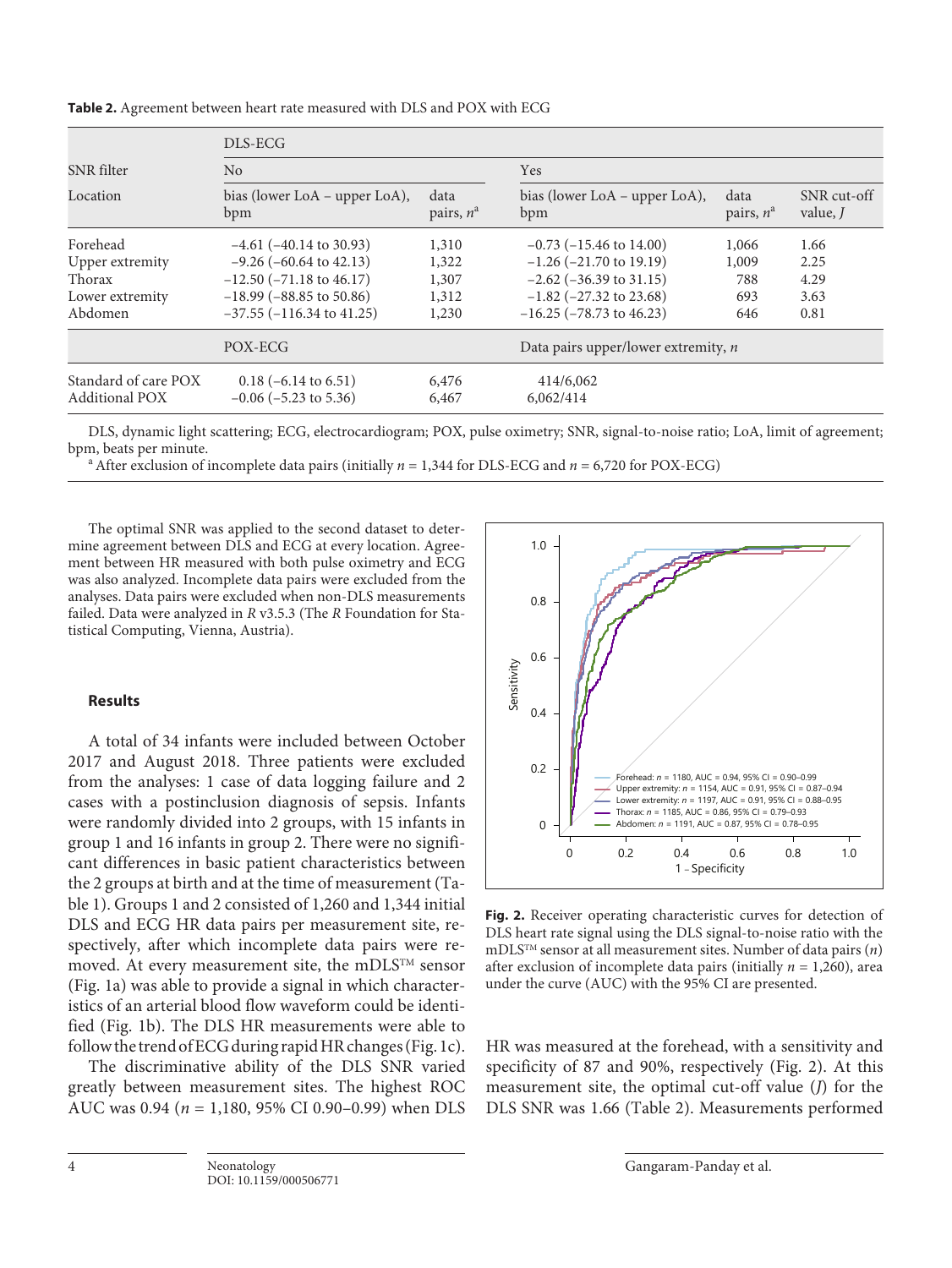

**Fig. 3.** Agreement (A-B plot) between heart rate measurements obtained with the  $\rm{mDIS^{TM}}$  sensor and ECG, plotted for every measured DLS SNR value at the forehead (a), an upper extremity (**b**), the thorax (**c**), a lower extremity ( **d**), and the abdomen ( **e**). Agreement is presented as bias with upper and lower limits of agreement (dark grey). The percentage of remaining data pairs (DLS-ECG) used for the Bland-Alt man analyses are illustrated against the SNR (light grey).

Neonatal HR Monitoring with Dynamic Light Scattering

Neonatology DOI: 10.1159/000506771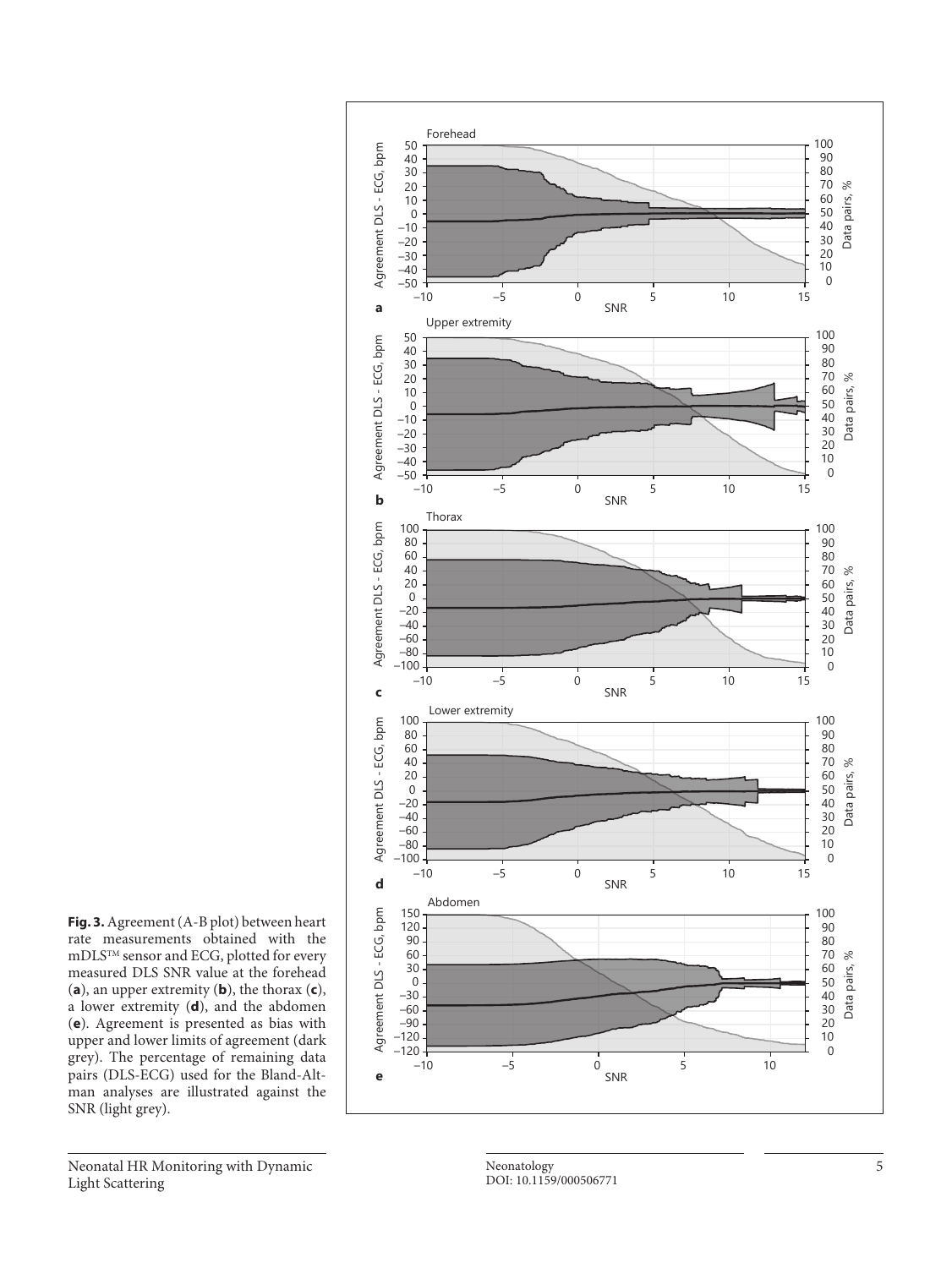

6 Neonatology Gangaram-Panday et al. DOI: 10.1159/000506771

at the thorax and abdomen had the lowest AUC (Fig. 2). Moreover, respiratory motion created waveforms that were detected as heartbeats, resulting in high DLS SNR values at incorrectly measured DLS HR values. The Bland-Altman analysis performed for every DLS SNR value showed improvement of the agreement between DLS and ECG as the SNR increased, together with an extreme decrease in the remaining data pairs (DLS-ECG; Fig. 3).

After application of the SNR cut-off value in the second group, agreement between HR measured with DLS and ECG improved significantly for each site (Table 2). When HR measurements were obtained at the forehead, agreement (bias [lower LoA – upper LoA]) improved from –4.61 (–40.14 to 30.93) to –0.73 (–15.46 to 14.00) bpm (Fig. 4) while retaining approximately 81% (i.e., 1,066/1,310) of all data pairs (Table 2). HR measured with the POX-S and POX-A during this period showed a bias (lower LoA – upper LoA) of  $0.1$  (–3.8 to 3.9) bpm in both when compared with ECG HR measurements (Fig. 4). Agreement at other sites also improved markedly, but the LoAs remained wide even after exclusion of approximately half of all the included data pairs (Table 2). The overall agreement between HR measured with the 2 pulse oximeters and ECG was comparable to or better than in previous studies (Table 2) [\[1](#page-7-0)[9](#page-7-4)[–2](#page-7-1)[1\]](#page-7-0).

# **Discussion**

This study is the first to evaluate the performance of a miniaturized DLS sensor for HR monitoring, showing good agreement with ECG-derived HR when not distorted by movement. DLS technology has several potential advantages over current neonatal HR monitoring. Sensors with this technology can be smaller than any current HR sensor, and also have the potential for measuring other hemodynamic parameters such as blood flow. The key strength of DLS is, however, the excellent signal strength due to the exclusive detection of hemoglobin motion, provided that breathing and movement artifacts can be adequately filtered out.

**Fig. 4.** Bland-Altman plots (A-B plot) of the heart rate (HR) difference against the average HR during measurements performed at the forehead. **a** Agreement between DLS and ECG HR of data pairs with a DLS SNR above the calculated cut-off value (1.66). **b** Agreement between the standard of care POX (POX-S) and ECG HR. **c** Agreement between the additional POX (POX-A) and ECG HR.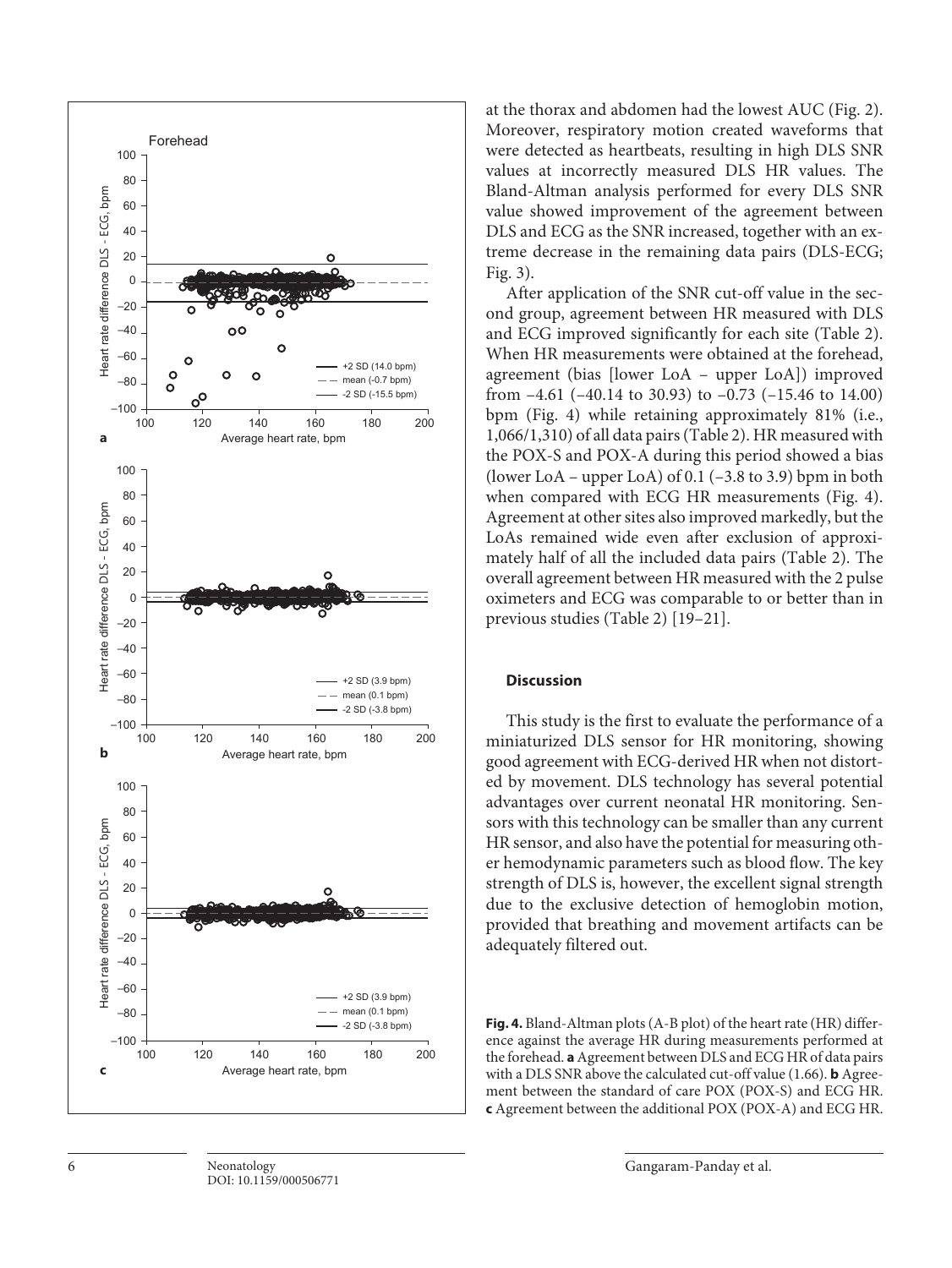Accurate detection of HR depends on both a good signal quality and the adequate filtering of artifacts. Movement patterns in infants are particularly difficult to filter out compared to in adults. Movements of the extremities are abrupt, unpredictable, and of short duration, leading to a loss of HR detection. In addition, accuracy was strongly impaired when measuring at the thorax and abdomen due to respiration. Distortion of the DLS signal resulted in the registration of incorrect frequencies, amplitudes, and breathing-induced fluctuations (baseline wander), erroneously detecting the respiratory waveforms as heartbeats. As a consequence, falsely low HRs were measured with a high SNR and were therefore considered to be good-quality measurements. The most important resolution to this problem involves band-pass filtering of HRs specific to the neonatal population. In addition, the narrow light beam creates a small measurement site, amplifying the influence of movement and requiring good skin adhesion. The convex sensor surface, in combination with the applied skin adhesive, allowed rotational movement relative to the skin, influencing the accuracy of the measurements. This can potentially be resolved by a flat sensor surface. For clinical practice, the substantial loss of data due to signal distortion is the largest concern, resulting in the absence of HR measurements during an unacceptable portion of the measurement time.

Despite the main limitation of this study, the small size of the mDLSTM sensor and its noninvasiveness demonstrated excellent usability. However, regular signal failure currently provides insufficient HR information for a comparison of clinical use to ECG. Furthermore, the performance in extremely premature infants and during circulatory deterioration could not be derived from the findings in the stable patients in this study. Future studies should investigate the use of the DLS technology during more dynamic settings, such as resuscitation. The setup of this study analysis did not evaluate accuracy during bradycardia, which is of particular importance for infants. Although the DLS class I laser should be safe for the retina, this has not been proven in premature infants. In addition, the blink reflex is often absent in infants, allowing for longer exposure. Until its safety is proven, its clinical use requires the implementation of a laser power down when detached from the skin.

With the exception of the DLS signal, the output of all clinical devices (for ECG and pulse oximetry) is a HR which is averaged over several seconds. Although DLS measurements adequately followed the general HR trend, the absence of averaging might explain the earlier detection of changes in HR when compared to the ECG-de-

Neonatal HR Monitoring with Dynamic Light Scattering

rived HR. Agreement between the pulse oximeters and ECG was better than that described in the literature so far [[1](#page-7-0)[9](#page-7-4)[–2](#page-7-1)[1\]](#page-7-0). This might be explained by the use of precisely time-synchronized computers. Furthermore, analyses were corrected for repeated measures, resulting in an increase of the SD. When applying the demands for accuracy for clinical use on DLS HR measurements, the difficulty lies within the application of the norms for clinical HR detection, which are aimed at ECG accuracy and reliability [[1](#page-7-0)[5](#page-7-5)]. Although accuracy could be determined as a deviation from the reference value, the norms do not specify the percentage of time in which the HR should be accurately detected. With the necessary improvements, future iterations of DLS technology will be able to provide specific advantages over currently used techniques like ECG and pulse oximetry, because of the possibility of measuring HR, blood flow, and cardiac output with a single sensor, and even contact-free up to a distance of several millimeters from the skin. Skin pigmentation is unlikely to affect the detection of hemoglobin motion as DLS depends on the scattering of light instead of light absorption.

As previous studies reported, DLS has the potential to measure various hemodynamic parameters [[1](#page-7-0)[4](#page-7-3)]. Blood flow and cardiac output are currently unavailable parameters in neonatal intensive care but can be valuable for the assessment of infants due to infant physiology. As DLS has the potential to measure blood flow in patients of all ages, more research is required to investigate DLS blood flow measurements. Novel applications in the neonatal population could include the early detection of hypotension, the detection of microcirculatory impairment, or the replacement of functional echocardiography. The absence of an available clinical gold standard for flow measurement, however, complicates the investigation of the DLS technology for flow measurements in future studies.

# **Conclusion**

DLS is a new and promising miniaturized technique for noninvasive HR detection in infants, showing good agreement with ECG-derived HR when measured at the forehead under a stable condition of the infant. Movement, however, has a notable influence on accuracy. Overall, the accuracy of HR detection with DLS is currently inferior to ECG and pulse oximetry. In addition, DLS has the potential for continuously measuring other hemodynamic parameters such as blood flow, an important yet currently unavailable parameter in neonatal care.